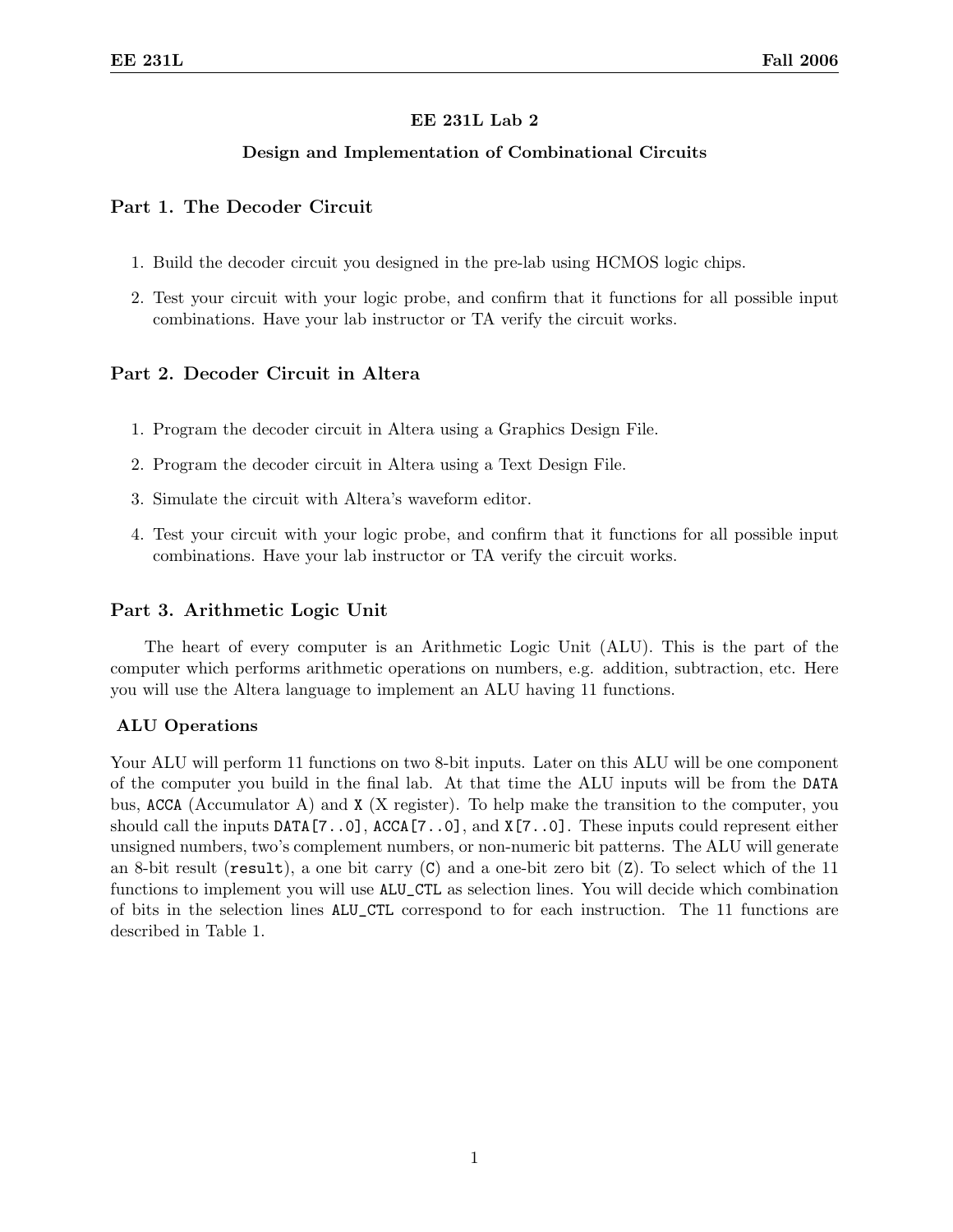

Figure 1. ALU block diagram.

It is up to you to determine how many control lines are necessary to select the ten different functions.

Table 1. ALU Functions.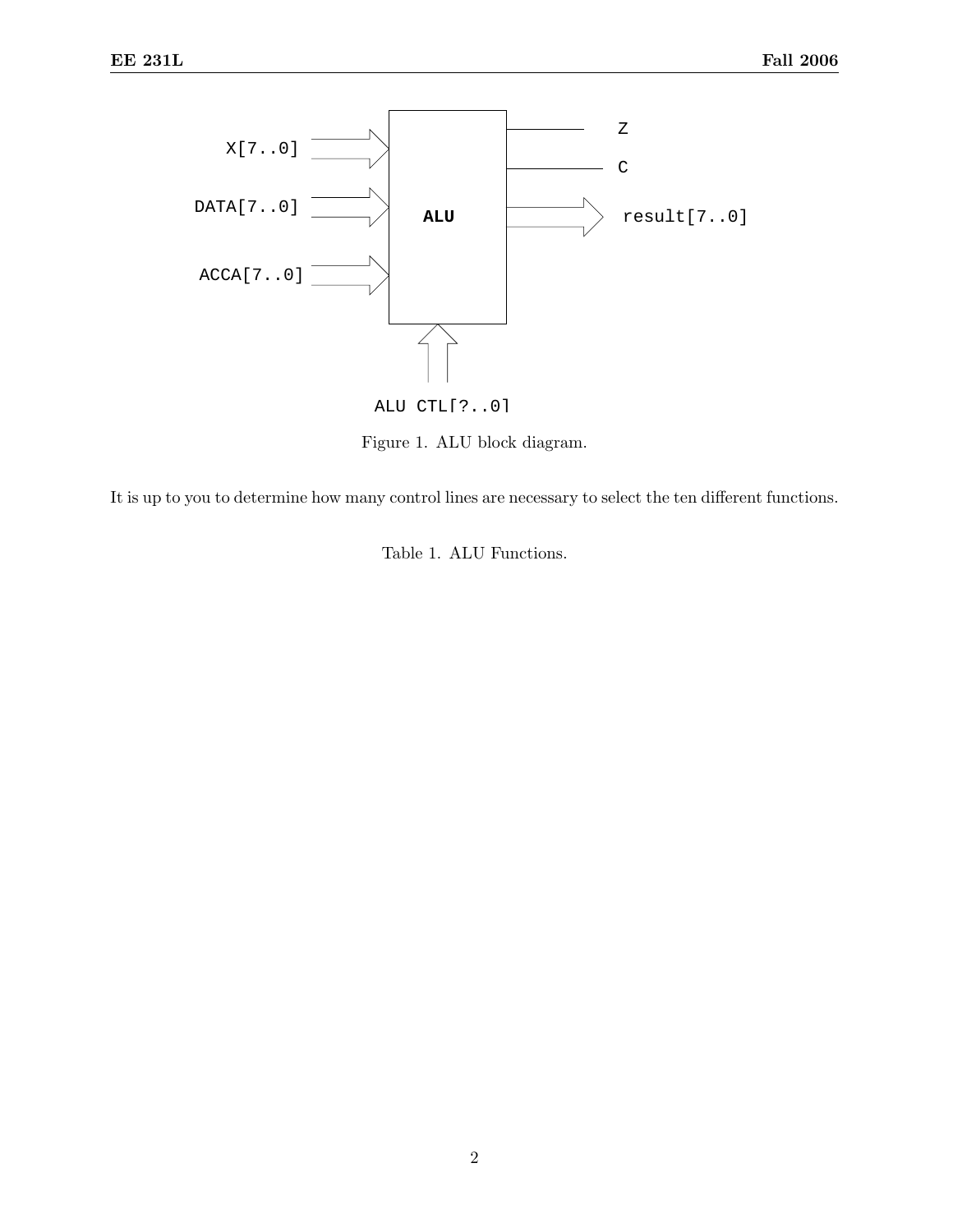| ALU_CTL | Mnemonic                   | Description                                                                                           |
|---------|----------------------------|-------------------------------------------------------------------------------------------------------|
|         | Load                       | DATA => $result: Output = DATA input$                                                                 |
|         | (load DATA into result)    | C is a don't care                                                                                     |
|         |                            | 1 -> $\bar{z}$ if result === 0, 0 -> $\bar{z}$ otherwise                                              |
|         | <b>ADDA</b>                | ACCA+DATA => result: Add DATA and ACCA                                                                |
|         | $(\text{add})$             | C is carry from addition                                                                              |
|         |                            | 1 -> Z if result === $0, 0$ -> Z otherwise                                                            |
|         | <b>SUBA</b>                | ACCA-DATA => result: Subtract DATA from ACCA                                                          |
|         | (subtract)                 | C is borrow from subtraction                                                                          |
|         |                            | 1 -> Z if result === $0, 0$ -> Z otherwise                                                            |
|         | <b>ANDA</b>                | ACCA & DATA => $result:$ Logical AND                                                                  |
|         | (logical AND)              | C is a don't care                                                                                     |
|         |                            | 1 -> Z if result === $0, 0$ -> Z otherwise                                                            |
|         | <b>ORAA</b>                | ACCA # DATA => $result:$ Logical OR                                                                   |
|         | (logical OR)               | C is a don't care                                                                                     |
|         |                            | 1 -> Z if result === $0, 0$ -> Z otherwise                                                            |
|         | $\overline{\mathrm{COMA}}$ | $\overline{ACCA}$ => result: One's complement of ACCA                                                 |
|         | (complement)               | $1 \Rightarrow C$                                                                                     |
|         |                            | 1 -> Z if result === $0, 0$ -> Z otherwise                                                            |
|         | <b>INCA</b>                | $ACCA + 1$ => result: Add one to the value in ACCA                                                    |
|         | (increment)                | C is a don't care                                                                                     |
|         |                            | 1 -> Z if result === $0, 0$ -> Z otherwise                                                            |
|         | <b>LSRA</b>                | Shift all bits of ACCA one place to the right                                                         |
|         | (logical shift right)      | 0 => $result[7], ACCA[71]$ -> $result[60], ACCA[0]$ => C                                              |
|         |                            | 1 -> Z if result === $0, 0$ -> Z otherwise                                                            |
|         | <b>LSLA</b>                | Shift all bits of ACCA one place to the left                                                          |
|         | (logical shift left)       | $0 \Rightarrow \text{result}[0], \text{ACCA}[60] \Rightarrow \text{result}[71],$                      |
|         |                            | $ACCA [7] \Rightarrow C$                                                                              |
|         |                            | 1 -> Z if result === $0, 0$ -> Z otherwise                                                            |
|         | <b>ASRA</b>                | Shift all bits of ACCA one place to the right                                                         |
|         | (arithmetic shift right)   | $\texttt{ACCA[0]} \Rightarrow \texttt{result[7]}, \texttt{ACCA[71]} \Rightarrow \texttt{result[60]},$ |
|         |                            | $ACCA[0]$ => C                                                                                        |
|         |                            | 1 -> Z if result === $0, 0$ -> Z otherwise                                                            |
|         | $\overline{\text{CPX}}$    | $X-DATA \Rightarrow result: Subtract DATA from X$                                                     |
|         | (compare X to DATA)        | C is borrow from subtraction                                                                          |
|         |                            | 1 -> Z if result === $0, 0$ -> Z otherwise                                                            |

- 1. Design your ALU using Altera. Use a Text Design File. Be certain to deal with any unused bit combinations of the ALU\_CTL lines in your Altera program. If for any reason ALU\_CTL should have an undefined bit pattern on its lines during operation you should know what output will be produced.
- 2. Simulate the ALU using the Altera simulator. Test multiple combinations of DATA, ACCA and X. Choose test values that will test all possibilities for the carry and zero bits.
- 3. Program your ALU code into you EPF6016. Verify that it works, using the test data from your simulation.